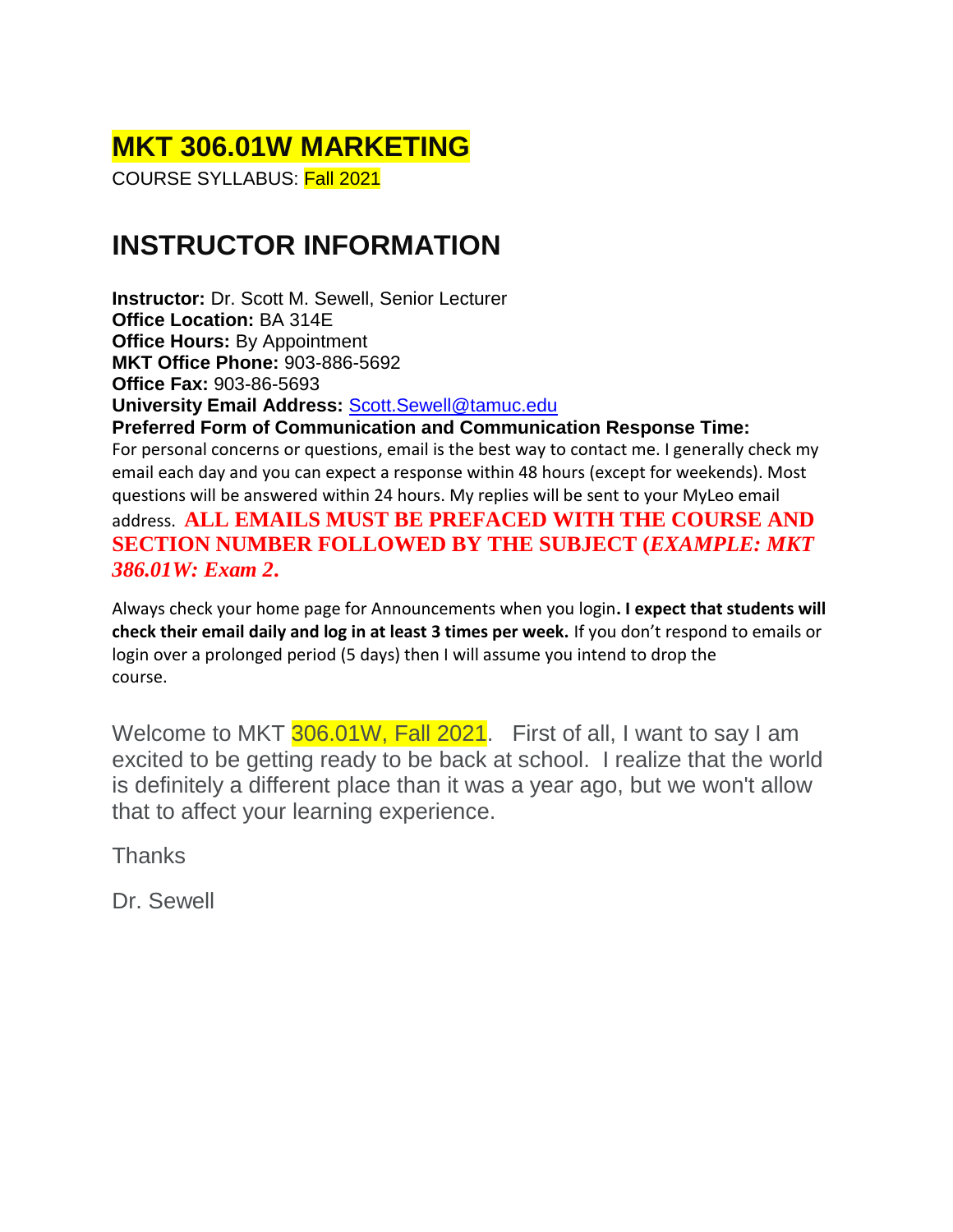# **COURSE INFORMATION**

#### **Materials –**

#### **Textbook(s) Required:** *Marketing, 3rd Edition by Shane Hunt, John Mello, and George Deitz (McGraw Hill 2021).*

All sections of MKT 306 are Inclusive Access. This means that the eBook and homework package are already incorporated into the course website and will be billed along with your course tuition. You will access the homework directly from the D2L course website. The price for the book and homework is around \$93, which is substantially less than the cost of the homework access code from other sources, and saves over \$100 than the previous cost of the package before IA.

You may opt out of the inclusive access but your cost will likely be higher than the savings provided by Inclusive Access*. ISBN 978-12605825805 (Connect + ebook text)* If you want a paper copy (loose leaf) of the textbook in addition to the eBook, you can obtain it for an additional fee (around \$25) through the campus bookstore.

## **Course Description**

This course is an introduction to the concepts, principles, problems and applications of marketing. We will emphasize all functional areas and institutions of marketing including target marketing and positioning of products and organizations, consumer and organizational markets, product management, pricing, channels of distribution, marketing ethics, promotions, services and international marketing.

## **Student Learning Outcomes**

 This course aims to improve student understanding of concepts, principles, problems and applications of marketing. After completing this course, students should be able to:

- 1. SLO 1: Students will demonstrate an understanding of essential marketing terminology and concepts, including the marketing concept, market analysis and planning and the marketing mix.
- 2. SLO 2: Students will apply essential marketing terminology and concepts to a personal branding assignment.
- 3. SLO 3: Students will apply the market planning process to develop a strategic marketing plan.
- 4. SLO 4: Students will work cooperatively on a team project.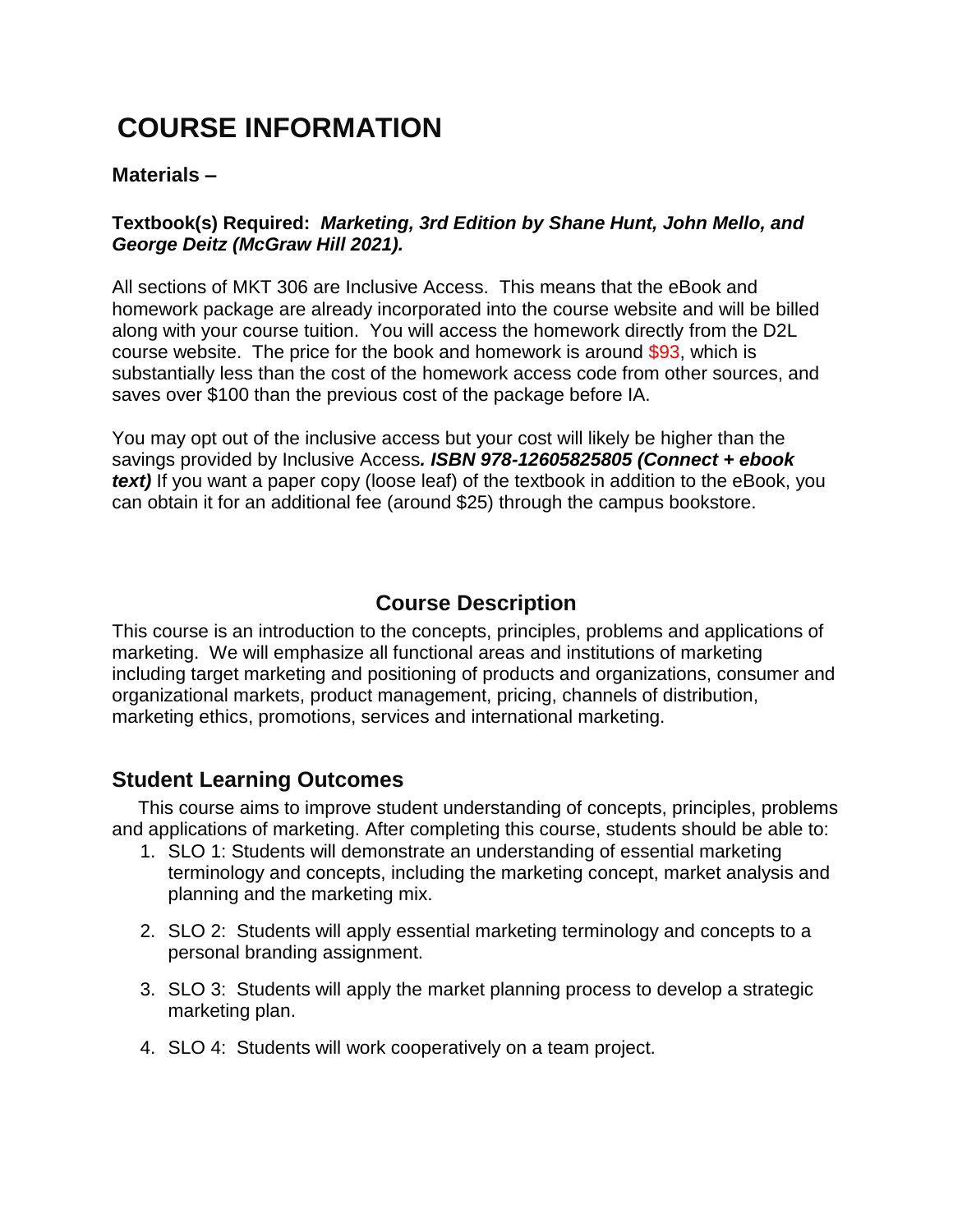5. SLO 5: Describe the use of four key marketing analytics: Return on marketing investment (ROMI), revenue analysis, market share analysis, and profitability analysis.

## **COURSE REQUIREMENTS**

### **Instructional Methods**

The course is organized with weekly assignments. Exams and discussion will be grouped in three modules: CH 1-5; CH 6-10; and CH 11-16.

# **GRADING**

Final grades in this course will be based on the following scale:

 $A = 90\% - 100\%$ 

**B = 80%-89%** 

**C = 70%-79%** 

**D = 60%-69%** 

**F = 59% or Below** 

| <b>Weights for Assessment</b>  |      |  |  |
|--------------------------------|------|--|--|
| <b>Core Concept Quiz</b>       | 5%   |  |  |
| 3 Exams                        | 35%  |  |  |
| <b>LearnSmart and Connect</b>  | 20%  |  |  |
| Personal Branding Assignment + |      |  |  |
| Other Out of Class Assignments | 15%  |  |  |
| <b>Team Marketing Plan</b>     | 25%  |  |  |
| Total                          | 100% |  |  |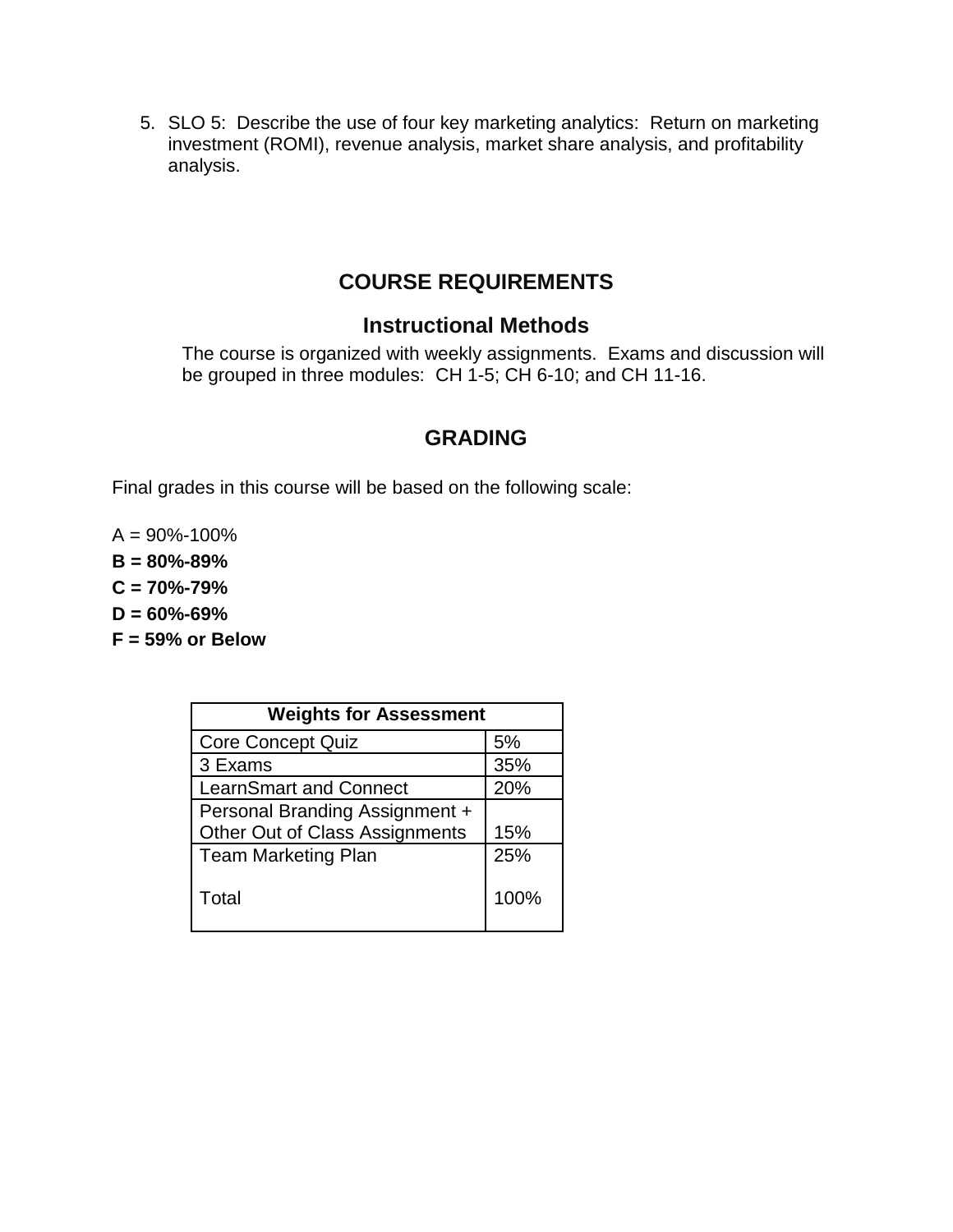#### **Assessments**

#### **Activities / Assessments**

This course is made up of a series of assignments and assessments to assist you in achieving the course and module learning objectives/outcomes. Each week you will work on various combinations of assignments, activities, readings, research, etc. which will be made available to you by each Monday and close on the date given in your course schedule.

#### **Chapter Exams: (40% of total course grade) (SLO 1)**

Closed book exams will cover the required textbook reading and the content of the online lectures. Complete the exams online by accessing the D2L quiz tool. The exams will be timed and grades made available to students following the submission of the exam. If you lose Internet connectivity during the exam, log back in immediately and continue with the exam**. Save your answers often (every 5-10 minutes).** If you experience any issues while taking the exam, you must contact the Helpdesk immediately so that your issue is documented with a helpdesk ticket number. Considerations regarding exam issues will be made by the instructor on an individual basis based on the documentation.

Exams consist of 75 questions, mainly multiple-choice with some fill in the blanks, with 60 minutes allowed to complete each exam. You will only see one question at a time and you must answer it before proceeding to the next question. There is no going backward so once an answer is selected it cannot be changed. This does require good knowledge of the material and time management. Exams are closed book and individual. That means using your book or notes, or working with another student is considered cheating and is grounds for an F in the course. Grading is objective, based on terms, concepts and examples in the textbook.

#### **Core Concept Quiz: (5% of total class grade)**

The Core Concept Quiz consists of multiple-choice questions over key terms that will be covered in the textbook. I will give you a list of specific terms to study about 2 weeks before the quiz. **SLO 5**

This course employs Proctorio, a proctoring service to ensure exam security. Proctorio relies upon an algorithm to flag suspicious behavior. Your instructor can review recorded testing sessions to determine if cheating has taken place. An exam should be a measure of a student's learning. Academic dishonesty diminishes a student's learning, and also devalues the learning of other students. It is unacceptable in an academic community. Proctorio software may be used during one or more exams. If you do not have a camera on your computer, the instructor will send you a link to purchase an external camera for approximately \$10, which must be ordered in advance of the exams.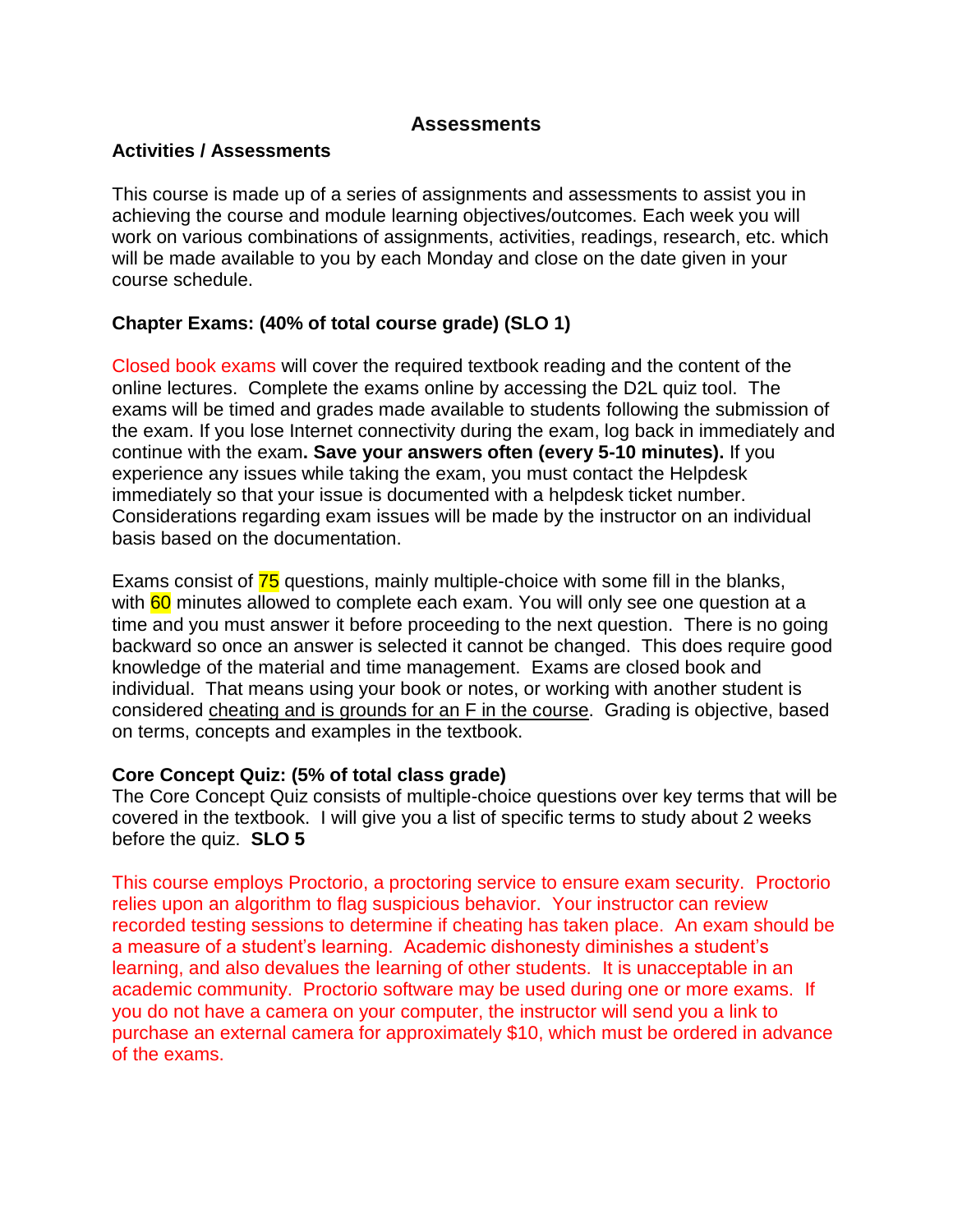#### **Connect Homework Assignments (10% of total course grade)**

I'll assign interactive exercises for each chapter in the textbook. You will log into assignments through D2L under the section for Interactive. You will be allowed 2 attempts at the assignment, which must be completed before a deadline. Grades for the 16 assignments are worth 10% of your grade. I strongly recommend that you read the chapter first, and then review the PowerPoint presentation before you attempt the assignment. Time management and meeting deadlines are important in the business world. Homework deadlines are not negotiable, so plan to set up reminders to avoid a zero.

#### **SmartBook Adaptive Learning System (10% of total course grade)**

For every chapter in the textbook, you are required to spend a minimum of 30 minutes using SmartBook, formerly known as LearnSmart. These practice questions will give you immediate feedback on what you have learned from reading and lectures, and will also strengthen memory recall, improve course retention and boost grades. If you spend less than 30 minutes answering questions for a chapter, or if you only answer a very few questions in the time allotted, your points will be reduced.

**Assessment Method:** Both Connect and SmartBook will are objective-formatted questions. Your points are weighted to equal 20% of your final grade.

#### **Assignments (40% of total course grade)**

An important part of this course is applying what you have learned to real examples. You will apply marketing concepts to yourselves to create a marketing plan that describes your target market for future employment, likely competition, major selling points, and a marketing mix to market your personal brand (including a resume). The **Personal Branding assignment** is worth **15% of your grade**. **SLO 2**

The **team project, worth 25%,** will begin mid-semester after you have completed the individual branding assignment. I will assign teams of 4 or 5 students; your team will choose a brand from the assignment list and research the current competitive situation and marketing efforts of your brand. Based on what you have learned, the team will then expand the product or service to a new market segment, or create a new variation of the product or service to develop objectives and a new marketing mix. The plan must be written sequentially so that the marketing mix fits the objectives and situation. One member will submit the group paper (in its entirety) to the Dropbox with all names alphabetically. 5% of your team project will be a team member evaluation or yourself and your other team members participation and quality of work on the project.

**Assessment Method:** Papers will be graded on the comprehensiveness of the assignment (i.e. covering every element in the assignment), quality of research (using appropriate sources, objective sources), thoroughness of research (quantity of sources), quality of writing, incorporation of marketing terms and concepts in the paper, and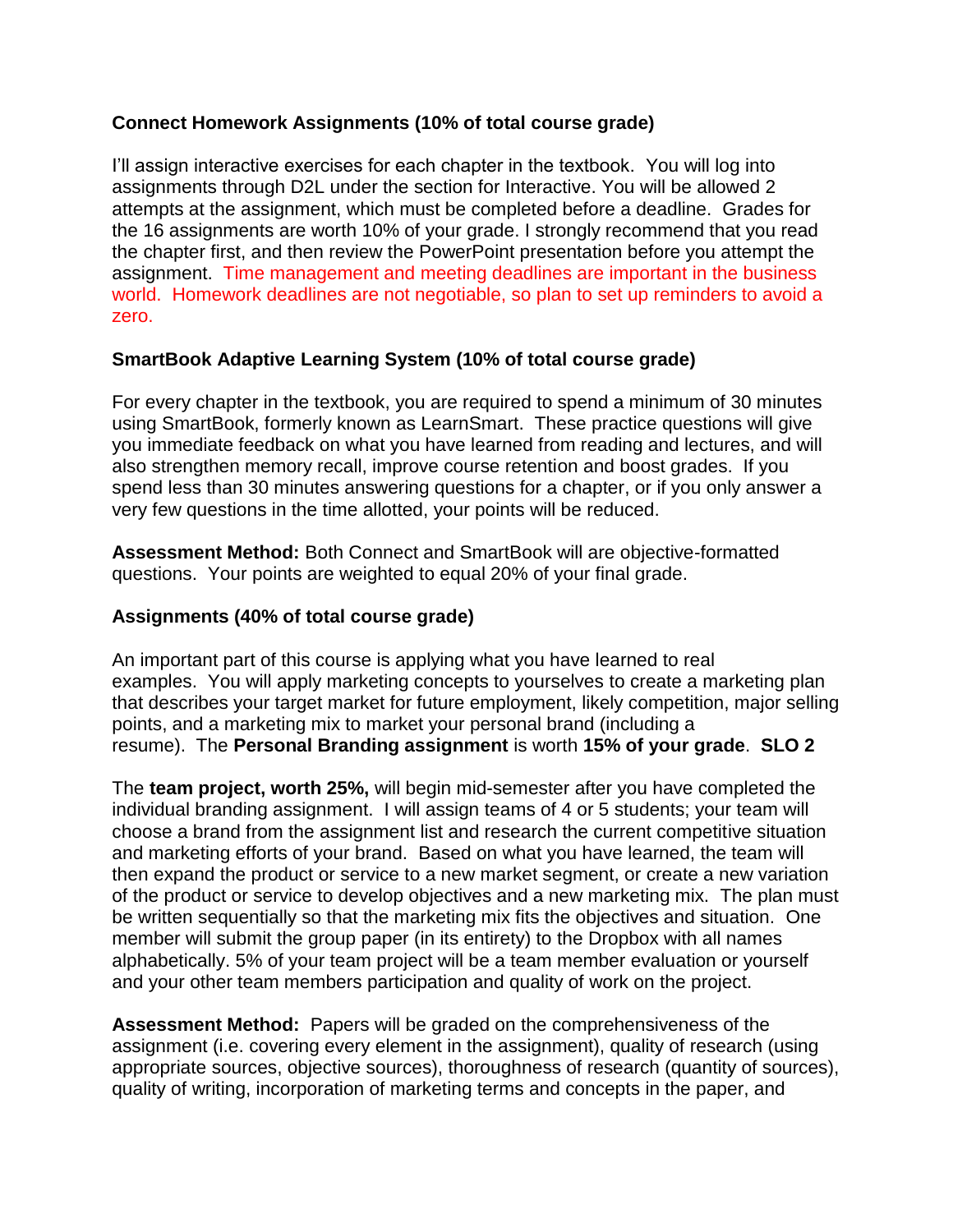originality of your recommendation. See the rubric at the end of the syllabus for specific grading criteria. **SLO 3 and SLO 4**

### **COURSE OUTLINE / CALENDAR**

**Week 1 (August 30-September 5, 2021)** Introduction, CH 1: Why Marketing Matters to You, Connect CH 1.

**Week 2 (September 6-12, 2021)** CH 2: Strategic Planning, Connect CH 2 **Week 3 (September 13-19, 2021)** CH 3: The Global Environment, and CH 4: Consumer Behavior, Connect CH 3 and 4.

**Week 4 (September 20-26, 2021)** CH 5: Marketing Research, Connect CH 5.

**Week 5 (September 27-October 3)** Complete at least ½ hour on SmartBook for each Chapter (1-5) before taking tOhe exam. **Exam I (CH 1-5) online.** CH 6: Product Development, Connect CH 6,

**Week 6 (October 4-10, 2021)** Begin CH 7: Segmentation, Targeting and Positioning, Connect CH 7.

**Week 7 (October 11-17, 2021)** CH 8: Promotional Strategies, Connect CH 8. **Week 8 (October 18-24, 2021)** CH 9: Persona Selling, Connect CH 9. **Personal** 

#### **Brand Assignment due.**

**Week 9 (October 25-31, 2021)** Chapter 10: Supply Chain and Logistics Management, Connect CH 10; Complete at least ½ hour on SmartBook for each Chapter (6-10) before exam. **Exam 2 (CH 6-10) online. Teams assigned and select topic for team project.**

**Week 10 (November 1-7, 2021)** CH 11: Pricing, Connect CH 11.

**Week 11 (November 8- 14, 2021)** CH 12: Retailing, and CH 13: Digital and Social Media Marketing; Connect CH 12 and 13.

**Week 12 (November 15-21, 2021)** CH 14: Branding, CH 14.

**Week 13 (November 22-28, 2021).** 15-21 CH 15: Customer Relationship

Management, Connect CH 15**.** Work on Team Projects. Use study guide to prepare for next week's Core Concept Quiz.

**Week 14 (November 29-December 5, 2021).** CH 16: Social Responsibility and Sustainability, Connect CH 16. **Take Core concept quiz**.

**Week 15 (December 6-12, 2021). Team Leader ONLY turn in Team Project but ALL TEAM MEMBERS must submit the Team Member Evaluation Form for themselves and all of their team members.**

**Week 16 (December 13-17, 2021).** Complete at least ½ hour on SmartBook for each Chapter (CH 11-16) before taking the exam**.** Take **Exam 3 (CH 11-16) before midnight FRIDAY…the last day of class.**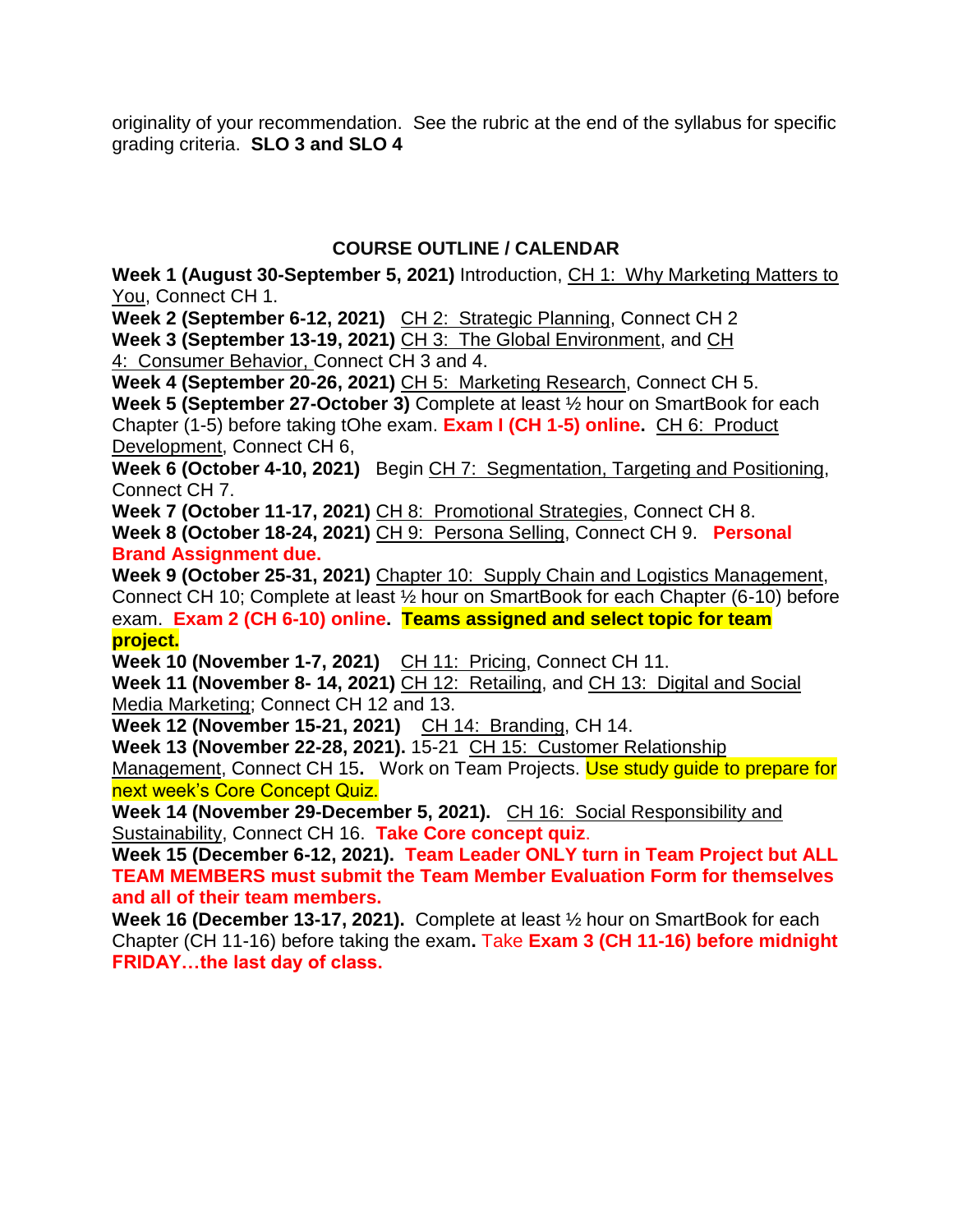# **TECHNOLOGY REQUIREMENTS**

### **LMS**

All course sections offered by Texas A&M University-Commerce have a corresponding course shell in the myLeo Online Learning Management System (LMS). Below are technical requirements

LMS Requirements: <https://community.brightspace.com/s/article/Brightspace-Platform-Requirements>

LMS Browser Support:

[https://documentation.brightspace.com/EN/brightspace/requirements/all/browser\\_suppo](https://documentation.brightspace.com/EN/brightspace/requirements/all/browser_support.htm) [rt.htm](https://documentation.brightspace.com/EN/brightspace/requirements/all/browser_support.htm)

YouSeeU Virtual Classroom Requirements: [https://support.youseeu.com/hc/en-us/articles/115007031107-Basic-System-](https://support.youseeu.com/hc/en-us/articles/115007031107-Basic-System-Requirements)**[Requirements](https://support.youseeu.com/hc/en-us/articles/115007031107-Basic-System-Requirements)** 

# **ACCESS AND NAVIGATION**

You will need your campus-wide ID (CWID) and password to log into the course. If you do not know your CWID or have forgotten your password, contact the Center for IT Excellence (CITE) at 903.468.6000 or [helpdesk@tamuc.edu](mailto:helpdesk@tamuc.edu)**.**

**Note:** Personal computer and internet connection problems do not excuse the requirement to complete all course work in a timely and satisfactory manner. Each student needs to have a backup method to deal with these inevitable problems. These methods might include the availability of a backup PC at home or work, the temporary use of a computer at a friend's home, the local library, office service companies, Starbucks, a TAMUC campus open computer lab, etc.

# **COMMUNICATION AND SUPPORT**

If you have any questions or are having difficulties with the course material, please contact your Instructor.

### **Technical Support**

If you are having technical difficulty with any part of Brightspace, please contact Brightspace Technical Support at 1-877-325-7778 or click on the **Live Chat** or click on the words "click here**"** to submit an issue via email.

<https://community.brightspace.com/support/s/contactsupport>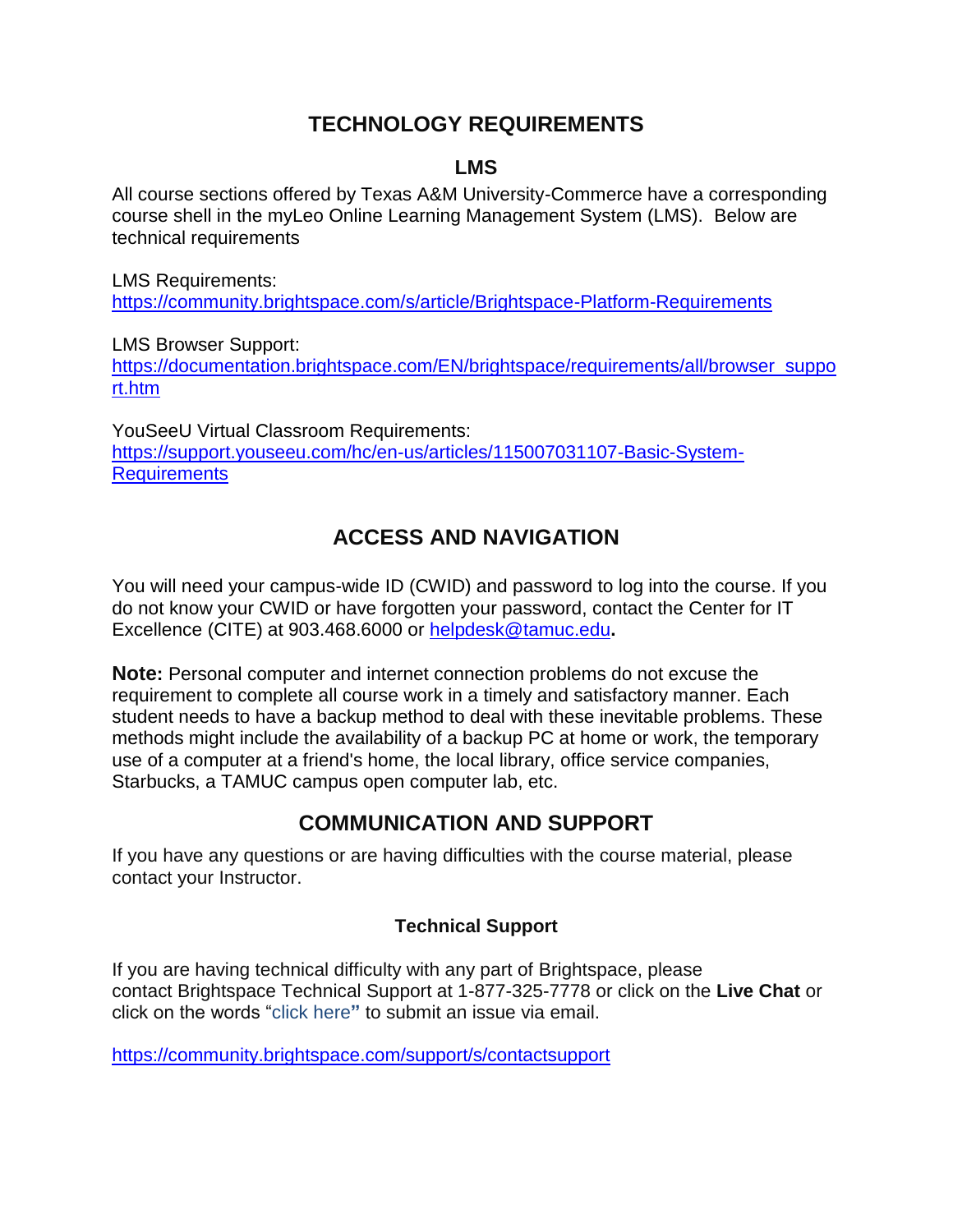## **COURSE AND UNIVERSITY PROCEDURES/POLICIES**

#### **Course Specific Procedures/Policies**

- 1. **Put all deadlines in your planner/calendar/phone. Deadlines are very important in business and I expect you to keep up with them.**
- 2. **Because homework is worth 20% of your grade, there is no extra credit.**
- 3. **Be a contributing team member. Do your fair share and don't keep team members wondering if you're going to come through. Communicate.**
- 4. **Login at least every other day during the semester. Check emails daily.**

### **Syllabus Change Policy**

The syllabus is a guide. Circumstances and events, such as student progress, may make it necessary for the instructor to modify the syllabus during the semester. Any changes made to the syllabus will be announced in advance.

# **University Specific Procedures**

### **Student Conduct**

All students enrolled at the University shall follow the tenets of common decency and acceptable behavior conducive to a positive learning environment. The Code of Student Conduct is described in detail in the [Student Guidebook.](http://www.tamuc.edu/Admissions/oneStopShop/undergraduateAdmissions/studentGuidebook.aspx)

[http://www.tamuc.edu/Admissions/oneStopShop/undergraduateAdmissions/studentGuidebook.as](http://www.tamuc.edu/Admissions/oneStopShop/undergraduateAdmissions/studentGuidebook.aspx) [px](http://www.tamuc.edu/Admissions/oneStopShop/undergraduateAdmissions/studentGuidebook.aspx)

Students should also consult the Rules of Netiquette for more information regarding how to interact with students in an online forum: <https://www.britannica.com/topic/netiquette>

### **TAMUC Attendance**

For more information about the attendance policy please visit the [Attendance](http://www.tamuc.edu/admissions/registrar/generalInformation/attendance.aspx) webpage and [Procedure 13.99.99.R0.01.](http://www.tamuc.edu/aboutUs/policiesProceduresStandardsStatements/rulesProcedures/13students/academic/13.99.99.R0.01.pdf) <http://www.tamuc.edu/admissions/registrar/generalInformation/attendance.aspx>

[http://www.tamuc.edu/aboutUs/policiesProceduresStandardsStatements/rulesProcedur](http://www.tamuc.edu/aboutUs/policiesProceduresStandardsStatements/rulesProcedures/13students/academic/13.99.99.R0.01.pdf) [es/13students/academic/13.99.99.R0.01.pdf](http://www.tamuc.edu/aboutUs/policiesProceduresStandardsStatements/rulesProcedures/13students/academic/13.99.99.R0.01.pdf)

### **Academic Integrity**

Students at Texas A&M University-Commerce are expected to maintain high standards of integrity and honesty in all of their scholastic work. For more details and the definition of academic dishonesty see the following procedures: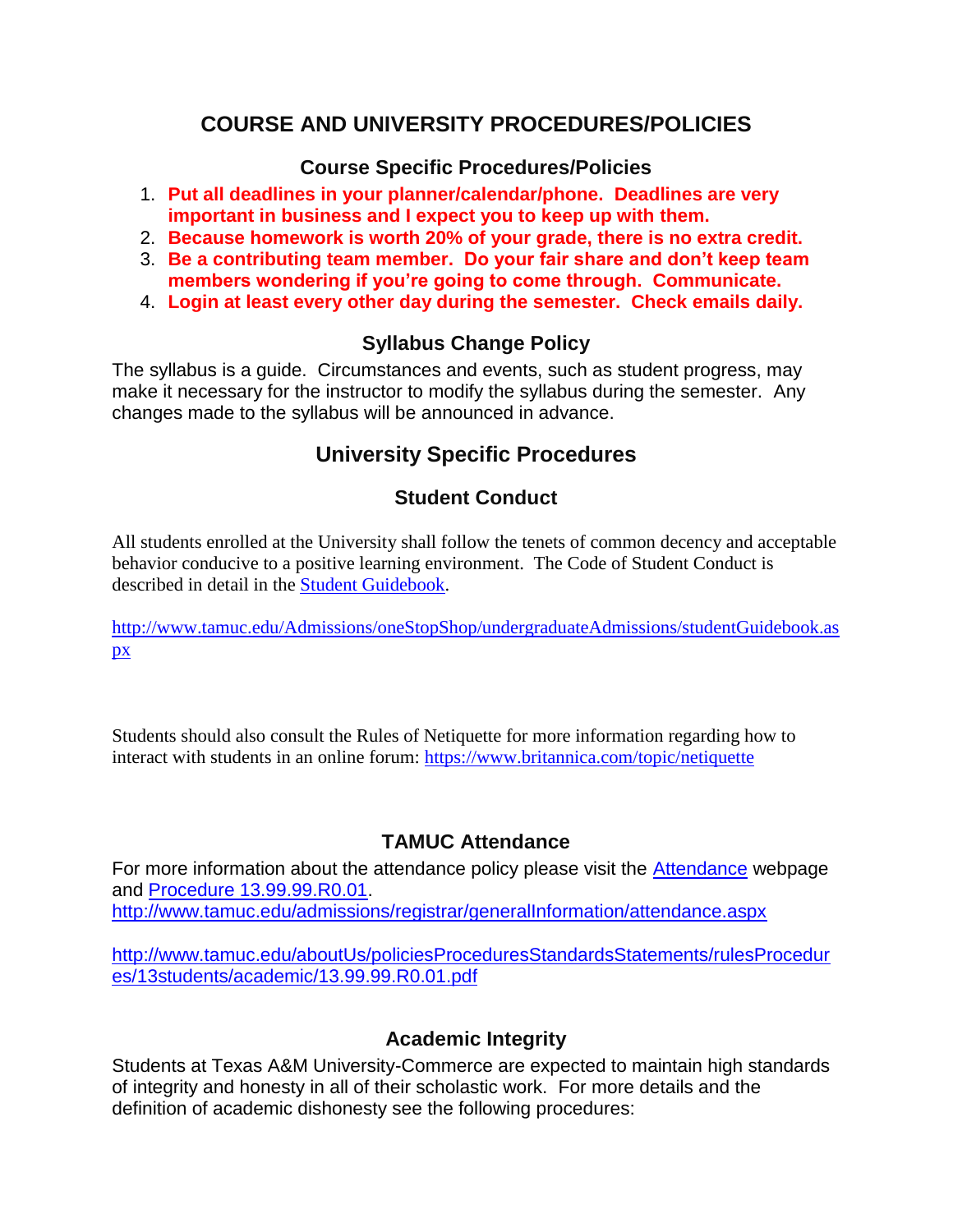[Undergraduate Academic Dishonesty 13.99.99.R0.03](http://www.tamuc.edu/aboutUs/policiesProceduresStandardsStatements/rulesProcedures/13students/undergraduates/13.99.99.R0.03UndergraduateAcademicDishonesty.pdf)

[http://www.tamuc.edu/aboutUs/policiesProceduresStandardsStatements/rulesProcedur](http://www.tamuc.edu/aboutUs/policiesProceduresStandardsStatements/rulesProcedures/13students/undergraduates/13.99.99.R0.03UndergraduateAcademicDishonesty.pdf) [es/13students/undergraduates/13.99.99.R0.03UndergraduateAcademicDishonesty.pdf](http://www.tamuc.edu/aboutUs/policiesProceduresStandardsStatements/rulesProcedures/13students/undergraduates/13.99.99.R0.03UndergraduateAcademicDishonesty.pdf)

# **Students with Disabilities-- ADA Statement**

The Americans with Disabilities Act (ADA) is a federal anti-discrimination statute that provides comprehensive civil rights protection for persons with disabilities. Among other things, this legislation requires that all students with disabilities be guaranteed a learning environment that provides for reasonable accommodation of their disabilities. If you have a disability requiring an accommodation, please contact:

### **Office of Student Disability Resources and Services**

Texas A&M University-Commerce Gee Library- Room 162 Phone (903) 886-5150 or (903) 886-5835 Fax (903) 468-8148 Email: [studentdisabilityservices@tamuc.edu](mailto:studentdisabilityservices@tamuc.edu) Website: [Office of Student Disability Resources and Services](http://www.tamuc.edu/campusLife/campusServices/studentDisabilityResourcesAndServices/) [http://www.tamuc.edu/campusLife/campusServices/studentDisabilityResourcesAndServ](http://www.tamuc.edu/campusLife/campusServices/studentDisabilityResourcesAndServices/) [ices/](http://www.tamuc.edu/campusLife/campusServices/studentDisabilityResourcesAndServices/)

## **Nondiscrimination Notice**

Texas A&M University-Commerce will comply in the classroom, and in online courses, with all federal and state laws prohibiting discrimination and related retaliation on the basis of race, color, religion, sex, national origin, disability, age, genetic information or veteran status. Further, an environment free from discrimination on the basis of sexual orientation, gender identity, or gender expression will be maintained.

# **Campus Concealed Carry Statement**

Texas Senate Bill - 11 (Government Code 411.2031, et al.) authorizes the carrying of a concealed handgun in Texas A&M University-Commerce buildings only by persons who have been issued and are in possession of a Texas License to Carry a Handgun. Qualified law enforcement officers or those who are otherwise authorized to carry a concealed handgun in the State of Texas are also permitted to do so. Pursuant to Penal Code (PC) 46.035 and A&M-Commerce Rule 34.06.02.R1, license holders may not carry a concealed handgun in restricted locations.

For a list of locations, please refer to the [Carrying Concealed Handguns On Campus](http://www.tamuc.edu/aboutUs/policiesProceduresStandardsStatements/rulesProcedures/34SafetyOfEmployeesAndStudents/34.06.02.R1.pdf) document and/or consult your event organizer.